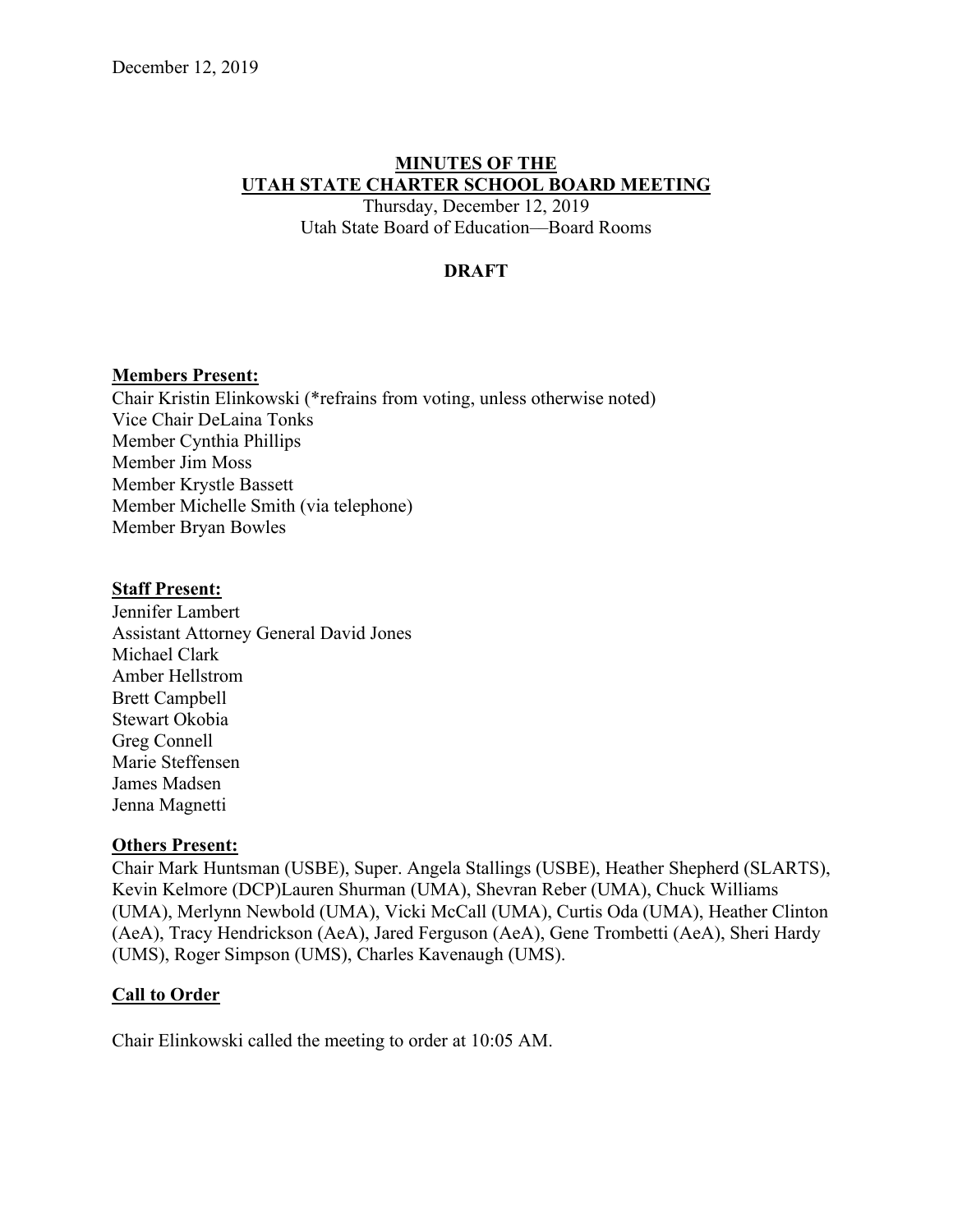## **Pledge of Allegiance**

A flag was present and the Pledge of Allegiance was made by those in attendance.

## **Board Chair Report**

Chair Elinkowski noted that the board will meet on January 15th for its January meeting.

Former SCSB member Bruce Davis passed away. Let audience know viewing will be Friday from 5-8 in Layton.

## **Public Comment**

Mr. Kelvin Kelmore commented on forming Destinations Career Academy, noting attending the boot camp and not having their proposal advanced to the application process. Noted filing a GRAMA for more information. Had a meeting with Executive Director Jennifer Lambert and asking for certain actions on November 20th. Timelining request for meeting with Chair Elinkowski asking for proposed dates or written denial of that meeting.

## **Consent Calendar**

*A) November 14, 2019 Minutes, B) Monthly Financial Report, C) Monticello Academy Charter Agreement, D) Mountain Heights Academy Charter Agreement, E) Weilenmann School of Discovery Charter Agreement, F) Credit Enhancement Program* 

Vice Chair Tonks and Member Phillips recused themselves from this agenda item.

## **Motion**

Member Smith moved, and Member Moss seconded, to adopt the Consent Calendar. The motion carried unanimously.

## **School Spotlight––Salt Lake Arts Academy**

Mr. Michael Clark introduced representatives from Salt Lake Arts Academy (SLARTS) noting their impressive retention rate and SCSB staff noticing a strong culture at the school.

Representatives from SLARTS discussed school culture, academics, arts, purchasing ukuleles from ISIP grant funds.

Students from SLARTS played "Tears from Molia," "Mr. PC," and "St. Louis Blues" on their ukuleles.

SCSB members discussed grade configuration differing from district and its effect on retention, and impressive academics with representatives from SLARTS.

A certificate was presented to SLARTS and a photo was taken with SCSB members.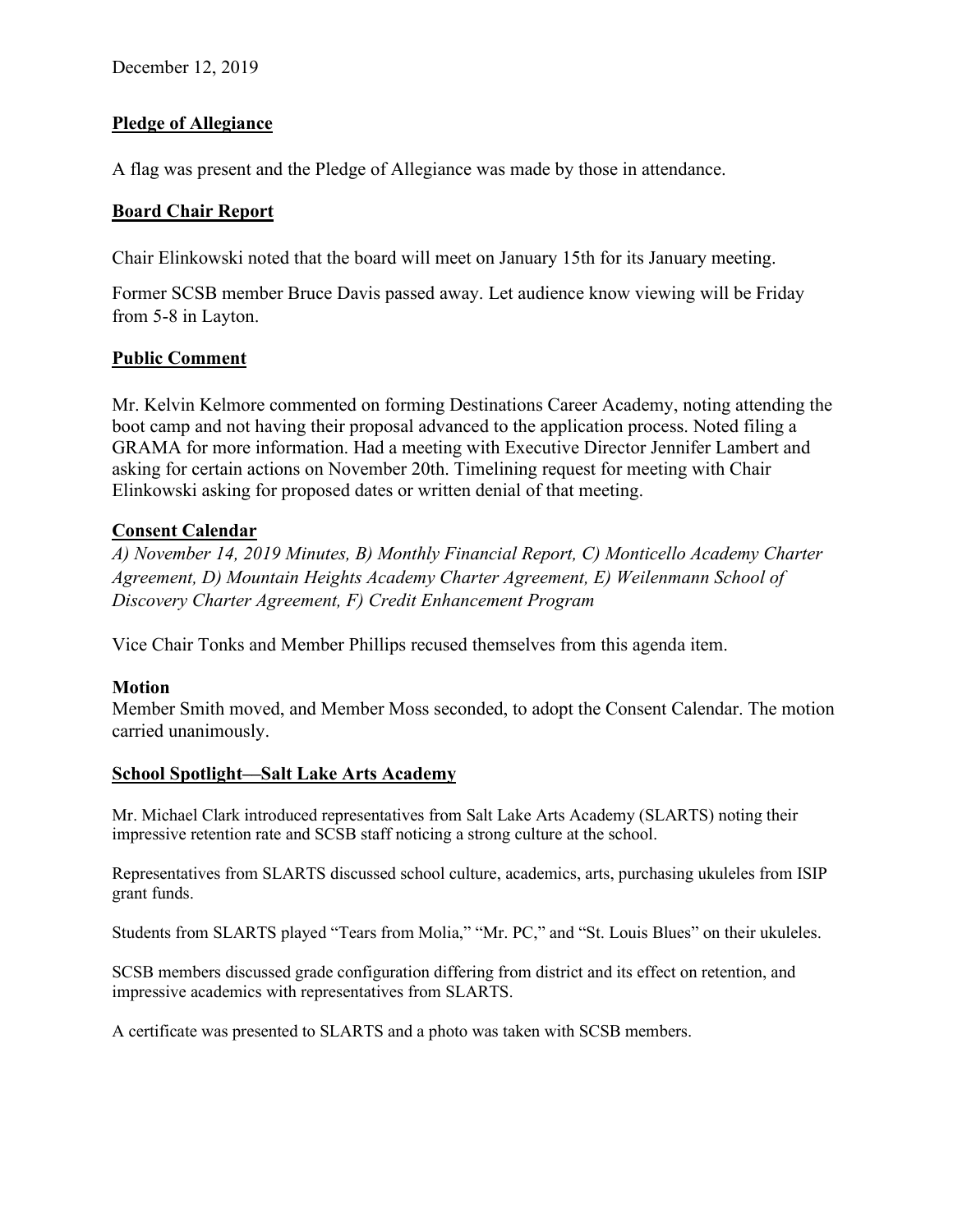## **Utah Military Academy – Possible action within SCSB Oversight Model or as per § U.C.A. 53G-5-501**

*Deficiencies listed in September's and November's NOCs.* 

Mr. Michael Clark discussed the timeline of Notice of Concerns, responses, and issues detailed in each letter and those issues that are still outstanding, receipt of allegations and follow-up, additional deficiencies, recommending Utah Military Academy (UMA) be placed on Probation for up to one year.

Representatives of UMA discussed being fastest growing military charter school in the country, invited SCSB members to visit campus, process for grade appeals, discontinuation of severance packages unless they receive board approval, discontinuation of having students participating in distance program, plans to amend charter in future, establishing procurement protocol and assigning supervisory analysis at each campus, sole source, commending SCSB staff, addressing issue of signing PARS on-time in the future, receiving training from UAPCS and making this training mandatory for all staff, Special Education funds being misused and that issue being with USBE's control, believing SCSB has modified formula for calculating unrestricted days of cash on hand, board approval for big ticket procurements, values and mission of school, and having placed executive director on administrative leave.

SCSB members questioned and discussed placing director on administrative leave, culture of careless processes among administration and plans for changing that, clarification for who is the acting director, clarification that staff had never changed the formula for calculating days cash on hand, process for receiving and responding to Probation status letters, effects Probation would have on bonding, enrollment numbers at each campus, misuse of Special Education funding, regular meetings for addressing deficiencies, noting plans to be more involved than recommended (but not in day-to-day operations).

#### **Motion**

Member Phillips moved, and Member Smith seconded, "to place Utah Military Academy on Warning with specific lists of deficiencies they need to address and an opportunity to come in and report to us on a regular basis about the progress that the school is making." This motion was amended below.

#### **Amendment to the Motion**

member Phillips moved, and Member Smith seconded, "to include a short timeline and quick report back in January or February, per staff's recommendation, and include in this motion that staff and the Oversight committee approve these deficiencies." Thus, the motion became "to place Utah Military Academy on Warning with specific lists of deficiencies they need to address and to include a short timeline and quick report back in January or February, per staff's recommendation, and include in this motion that staff and the Oversight committee approve these deficiencies." The motion carried unanimously.

#### **Discussion**

Effect on bonding process, needing to talk with State Treasurer's office to receive clarification, issues and deficiencies being more appropriately reflected with Probation than Warning, and inviting members of UMA to attend forthcoming closed session was discussed.

#### **Motion**

Member Phillips moved, and Member Bowles seconded, "to enter Executive Session to discuss the character and competence of an individual. The motion carried unanimously with the following votes:

- Chair Elinkowski—Yes
- Vice Chair Tonks—Yes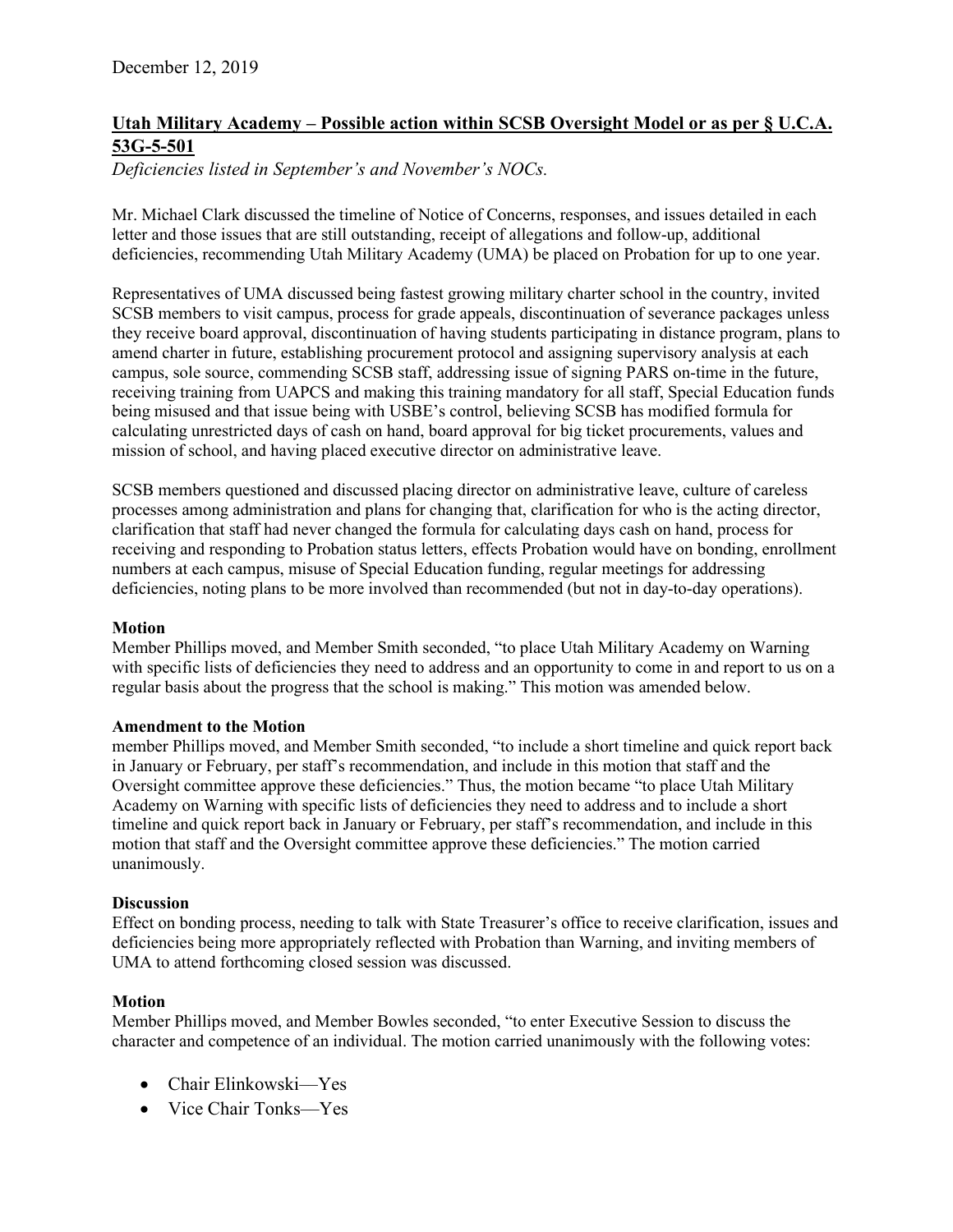- Member Moss-Yes
- Member Phillips—Yes
- Member Bassett—Yes
- Member Smith–Yes

## **Closed Session**

#### **Motion**

Member Bowles moved, and Vice Chair Tonks seconded, "to exit Closed Session." This motion carried unanimously.

# **Athenian eAcademy––Possible action within SCSB Oversight Model or as per § U.C.A. 53G-5-501 or § U.C.A. 53G-5-502**

*Probation Update and VSIP Request*

Vice Chair Tonks disclosed herself as a director of another statewide online charter school and the board agreed this was not a conflict of interest and asked her to stay.

The timeline of events that necessitated Athenian eAcademy (AeA) needing to present to the SCSB, AeA's request to enter into VSIP, terms of Probation and status of these deficiencies, concerns about how entering VSIP may affect AeA's participation in State Turnaround, student demographics, high number of special education students, not all AeA board members being present, clarification on how many board members the school has, upcoming trainings for the schools' campuses, Open and Public Meetings Act (OPMA) requirements, evaluation of directors, closure plan, data from Data Warehouse, former AeA director participating in board motions, resignation of Mr. Throckmorton from the AeA board and assertion that he is not involved with the school in any capacity was discussed.

## **Motion**

Member Phillips moved, and Member Moss seconded, "that we postpone any decision relating to the request form Athenian eAcademy on VSIP until March, at which time we also consider their probationary status." This motion was amended below. This motion failed unanimously.

## **Amendment to the Motion**

Member Moss moved to amend the motion, and Member Phillips accepted the amendment, "that the new board indicate their position on VSIP prior to our next board meeting. Not necessarily for action at that meeting, but for consideration in this ongoing discussion and process––or perhaps to appear in January." This amendment failed unanimously.

## **Motion**

Member Phillips moved, and Member Moss seconded, to "delay the decision about the request for VSIP from Athenian eAcademy until March, and we request that Athenian eAcademy's currently constituted board come and report to us in January as to their position on VSIP and whether it's still requested." The motion carried unanimously.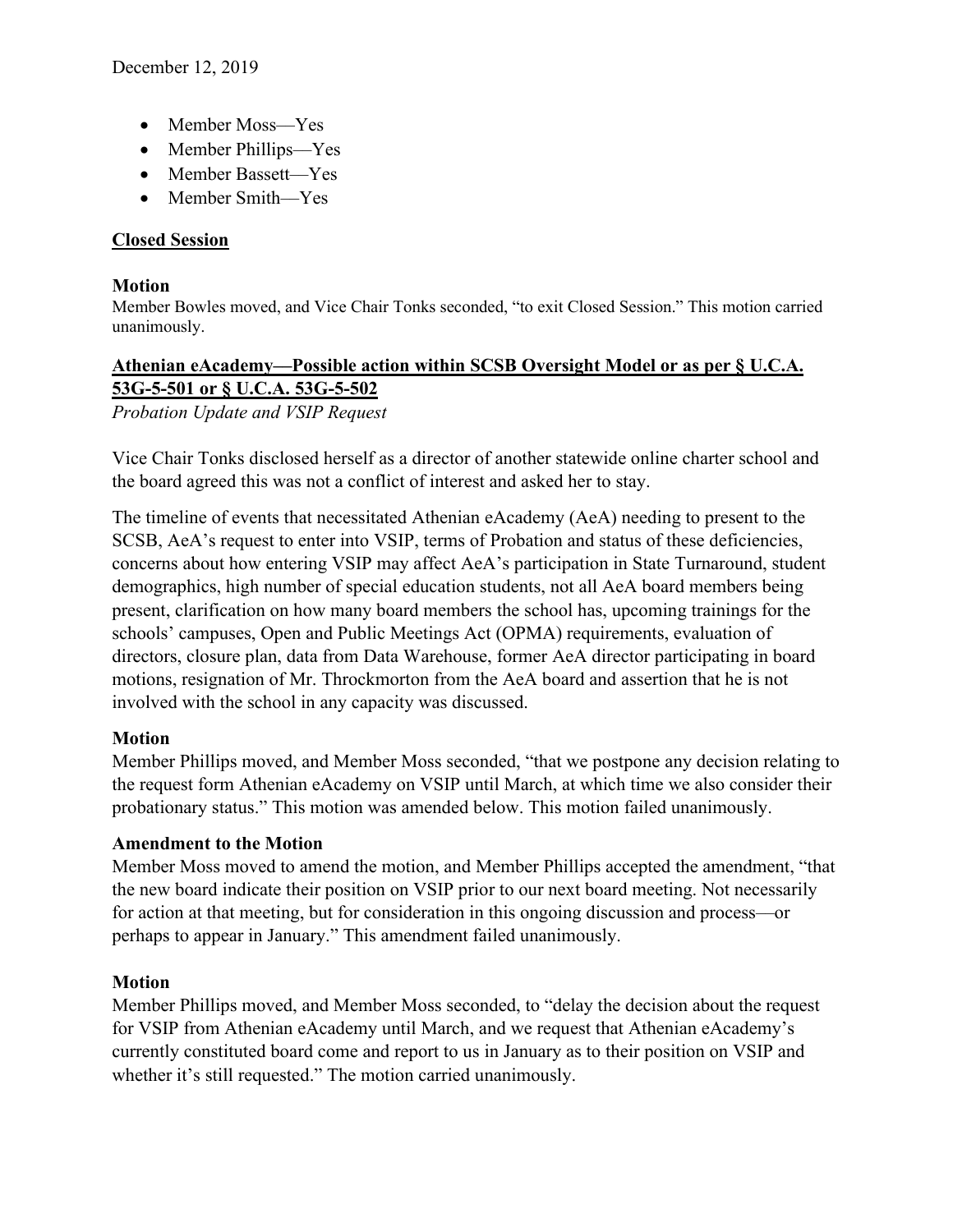#### **Motion**

Member Phillips moved, and Member Bowles seconded, "to continue the probationary status of Athenian eAcademy until the deadline of March when it will need to be considered again by this board." The motion carried unanimously.

#### **Utah Mountain School––Action on Amendment Request**

#### *Location Change*

Representatives of Utah Mountain School (UMS) introduced themselves and discussed seeking an amendment to "Exhibit A" to include communities of North Ogden and Pleasant View in addition to previously approved areas (only one facility would be built. This amendment just expands where they would be looking to build/lease).

How a change in location would affect targeted demographics, potential locations, and developers being hesitant to enter into contracts before knowing decision of the SCSB was discussed.

## **Motion**

Member Bowles moved, and Member Moss seconded, "to support the amendment request of UMS." The motion carried unanimously.

#### **SCSB Logo**

Executive Director Lambert introduced the three new logos proposals designed by BWP Communications.

Members discussed the options, leaned towards option 1 but asked for modifications on the beehive.

## **Legislative Committee Update and Plans for Upcoming Session**

Dep. Super. Stallings noted that USBE members were receptive of the Charter School Task Force's recommendations.

Mr. Royce Van Tassell (UAPCS) discussed meeting with legislators who asked for a representative from SCSB and USBE o get together and figure out which pieces are wanted, disagreement on the margins but an overwhelming amount of overlap, indecision on whether this will be a Senate or House bill, and noting that Senator Mckay and Representative Moss were both on Charter School Task Force.

Legislative Committee discussed the Authorizer Director School Improvement Process (ADSIP), the addition of additional FTEs to place staff in the intervention stage with six additional staff members, an ISIP grant funding ask of \$200,000 and needing to approach the same individual to run the bill again.